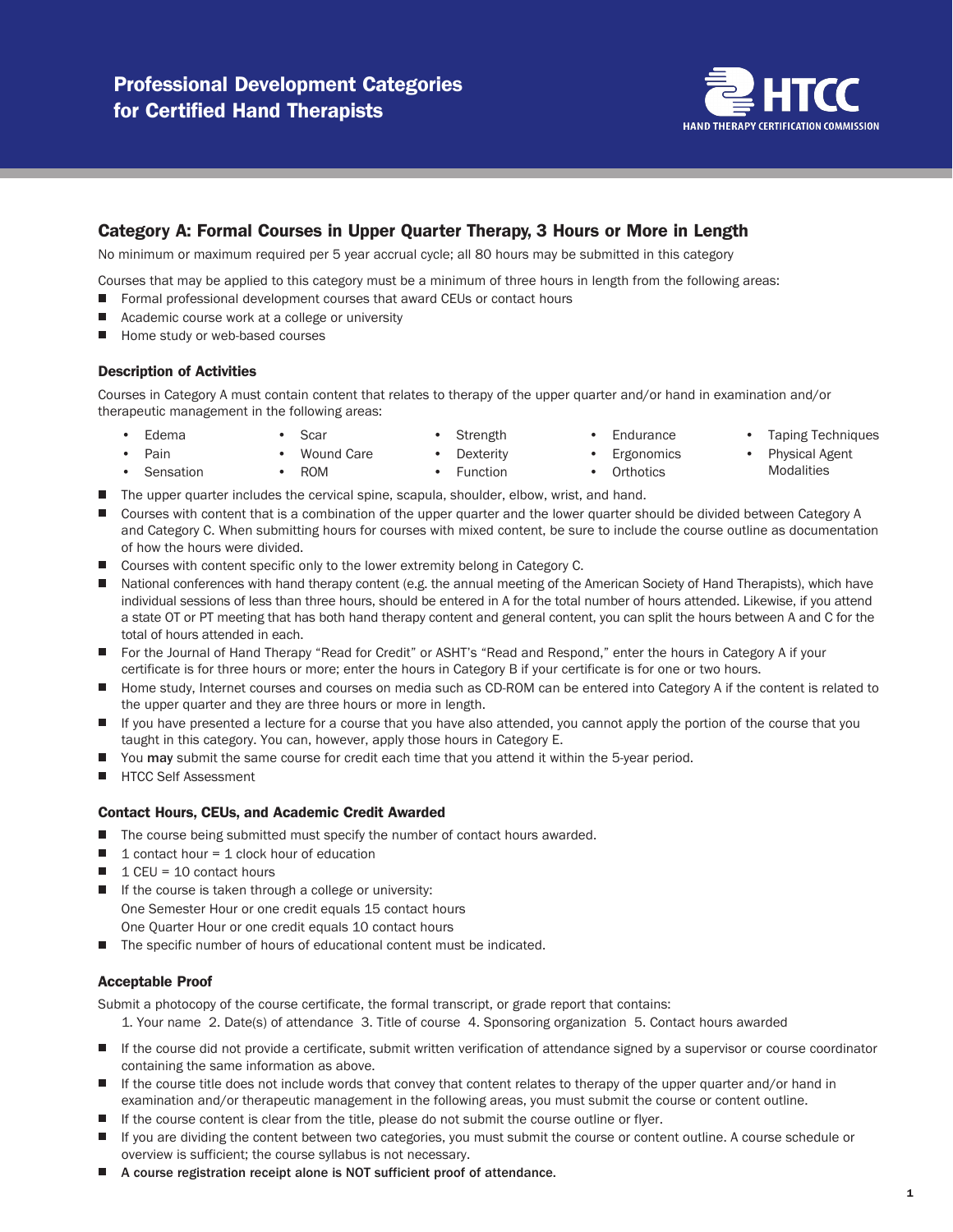# **Category B: Informal Courses in Upper Quarter Therapy, Less Than 3 Hours in Length**

Maximum accepted: 30 hours per 5-year accrual cycle

## **Description of Activities**

Category B encompasses courses addressing subjects having direct application to the evaluation and treatment of upper quarter and/or hand therapy patients but are less formal and shorter in length than Category A courses. They include non-CEU courses and CEU courses that grant less than 3 contact hours. Examples of these courses are employer-related continuing education, in-service courses, journal clubs, and study groups. The content must address topics related to the hand or upper quarter.

## **Contact Hours Awarded**

 $\blacksquare$  1 contact hour = 1 clock hour of education

## **Acceptable Proof**

Submit written verification of attendance signed by a supervisor or course coordinator containing:

- 1. Your name 2. Date(s) of attendance 3. Title of course 4. Subject matter 5. Hour(s) of the course (minus breaks and meals)
- A sign-in sheet may be used for proof as long as it is legible and includes the information above.

# **Category C: Formal Courses with General Clinical OT or PT Content**

Maximum accepted: 20 hours per 5-year accrual cycle

## **Description of Activities**

This category encompasses courses that address the clinical application of general occupational therapy or physical therapy knowledge such as the following:

- Spine (other than the cervical spine)
- Infectious diseases
- Cranio-sacral therapy
- Research • Neurological Conditions
- Cardiac rehab
- Posture/Movement
- Injury Prevention
- Pilates
- Courses pertaining to practice management should be placed in Category F. Activities related to those areas (e.g. peer review, and participation in quality assurance activities) should be placed in Category F. Supervision of fieldwork students should be place in Category G.

• Complementary

Medicine (see below)

- Courses too general for Category A may be appropriate for this category.
- Some educational courses have content that are applicable to both Category A and Category C. Proof for such courses must delineate how many contact hours from the course content apply to Category A and how many contact hours apply to Category C. Only one copy of the course outline and certificate needs to be sent to HTCC when submitted online. However, it should be included in both categories if your recertification application is mailed to HTCC.
- You may submit a total of 20 hours in courses related to complementary medicine, such as dry needling, acupuncture, Feldenkrais, magnet therapy and yoga as long as the courses are designed for health care professionals. You may not submit a yoga class that you attend as a participant.

### **Contact Hours, CEUs, and Academic Credit Awarded**

- The course being submitted must specify the number of contact hours awarded.
- $\blacksquare$  1 contact hour = 1 clock hour of education
- $\blacksquare$  1 CEU = 10 contact hours
- If the course is taken through a college or university: One Semester Hour or one credit equals 15 contact hours One Quarter Hour or one credit equals 10 contact hours
- The specific number of hours of educational content must be indicated.

## **Acceptable Proof**

Submit a photocopy of the course certificate, the formal transcript, or grade report that contains:

1. Your name 2. Date(s) of attendance 3. Title of course 4. Sponsoring organization 5. Contact hours awarded

- If the course did not provide a certificate, submit written verification of attendance signed by a supervisor or course coordinator containing the same information as above.
- A course registration receipt alone is NOT sufficient proof of attendance.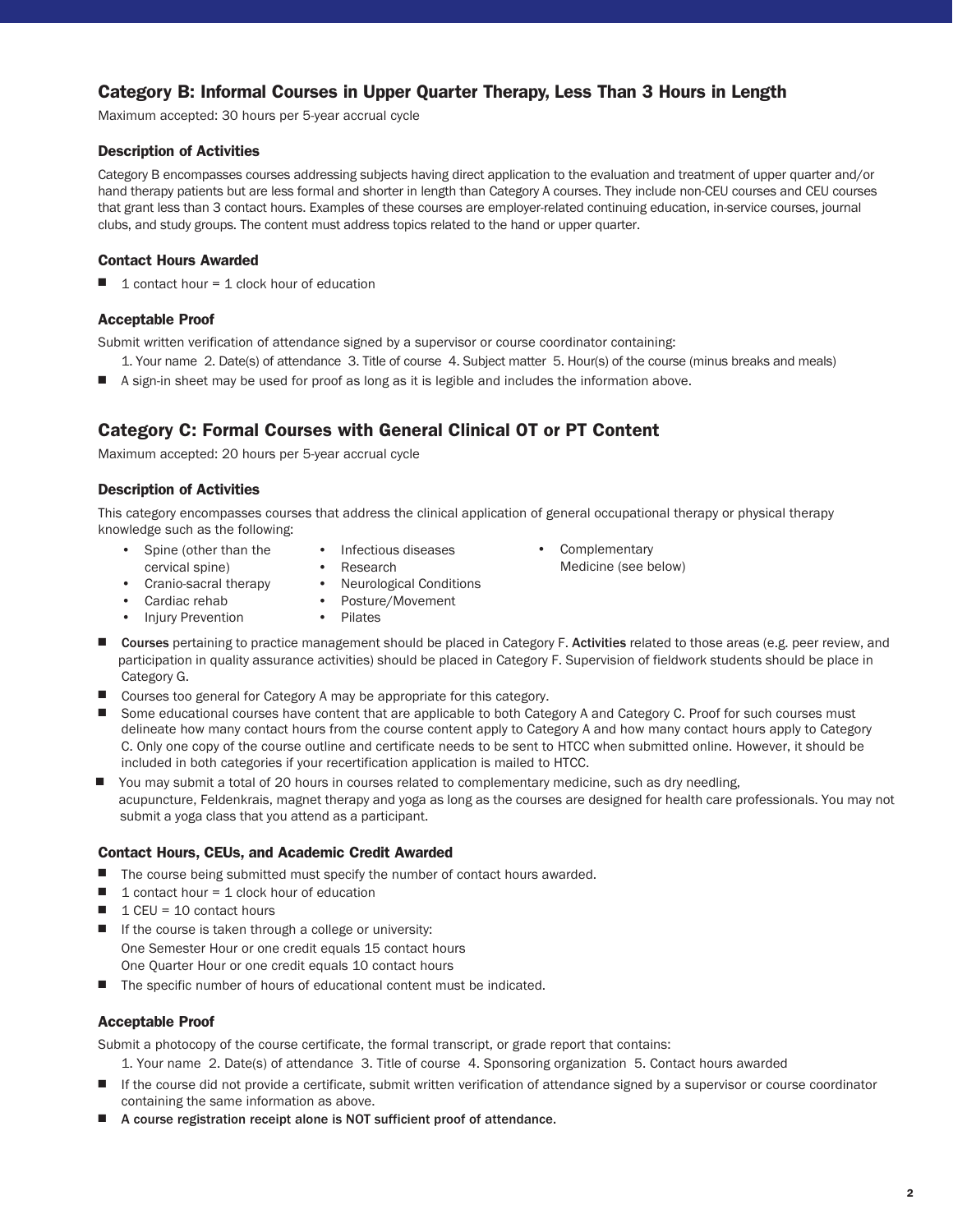# **Category D: Hand Therapy Publications**

No minimum or maximum required per 5 year accrual cycle; all 80 hours may be submitted in this category.

### **Description of Activities**

This category encompasses the publication of material that addresses hand therapy. The CHT may be an author, co-author, or editor, and the item must be accepted for publication or published during the applicable recertification period. Reviews of articles do not qualify.

#### **Contact Hours Awarded**

- Four contact hours per page of printed text are awarded for each publication up to 10 pages for books, chapters in books, and articles in professional journals.
- One contact hour per page is awarded for newsletters, trade journals, or journals that are not peer-reviewed.
- Five contact hours are awarded for each 15 pages of editing in a book or journal.
- One contact hour is awarded per year for editing a newsletter.
- Two contact hours are awarded to each author who contributes to a publication that is sponsored by a professional organization and is written by a committee, regardless of the number of authors. An example would be treatment guidelines written for the American Society of Hand Therapists.
- One contact hour is awarded per review for a written review of an article or book that is published in a peer-reviewed book or journal. Both the subject of the review and the publication it appears in must be related to hand therapy.

#### **Acceptable Proof**

To receive credit for a publication, submit a copy of the publication or condensed version including a minimum of the title page, the table of contents, the first and last pages, and a sample of the content. Proof of authorship and the source of publication must be shown. If the manuscript is not yet published, include a letter of acceptance from the editor of the publication, indicating the anticipated number of printed pages and a draft of the material.

## **Category E: Hand Therapy Presentations**

No minimum or maximum required per 5 year accrual cycle; all 80 hours may be submitted in this category.

#### **Description of Activities**

This category encompasses participation as an instructor or presenter delivering hand therapy information. In order to receive credit hours for a presentation, it must be delivered within a structured framework of teaching/learning, such as a lecture, paper presentation, workshop at a professional meeting, or university course.

For courses that use other media, such as CD-ROM or Internet courses, submit supporting documentation that describes the course, the media, etc.

#### **Contact Hours Awarded**

- Eight contact hours for a formal, scientific or clinical paper presented at a national meeting.
- Four contact hours will be awarded for each hour of formal presentation to health care professionals or health care students, for example, at a meeting that grants CEUs, or at a university.
- Two contact hours will be awarded for each hour of informal presentation to health care professionals or health care students, for example, at an in-service course.
- One contact hour will be awarded for each hour of presentation to non-health care professionals.
- Four contact hours will be awarded for a poster presentation.
- Two contact hours are awarded per six hours of course material for course coordination.
- Credit will not be awarded for presenting the same course more than once per recertification cycle.
- Hours submitted for credit in this category may not duplicate hours used in calculating the 2,000-hour minimum work requirement for recertification.

#### **Acceptable Proof**

To receive credit for presentations, submit evidence of participation in the presentation (e.g., program, brochure, and/or course outline) that includes the following:

1. Number of actual hours presenting 2. Date(s) of presentation 3. Title 4. Sponsoring organization